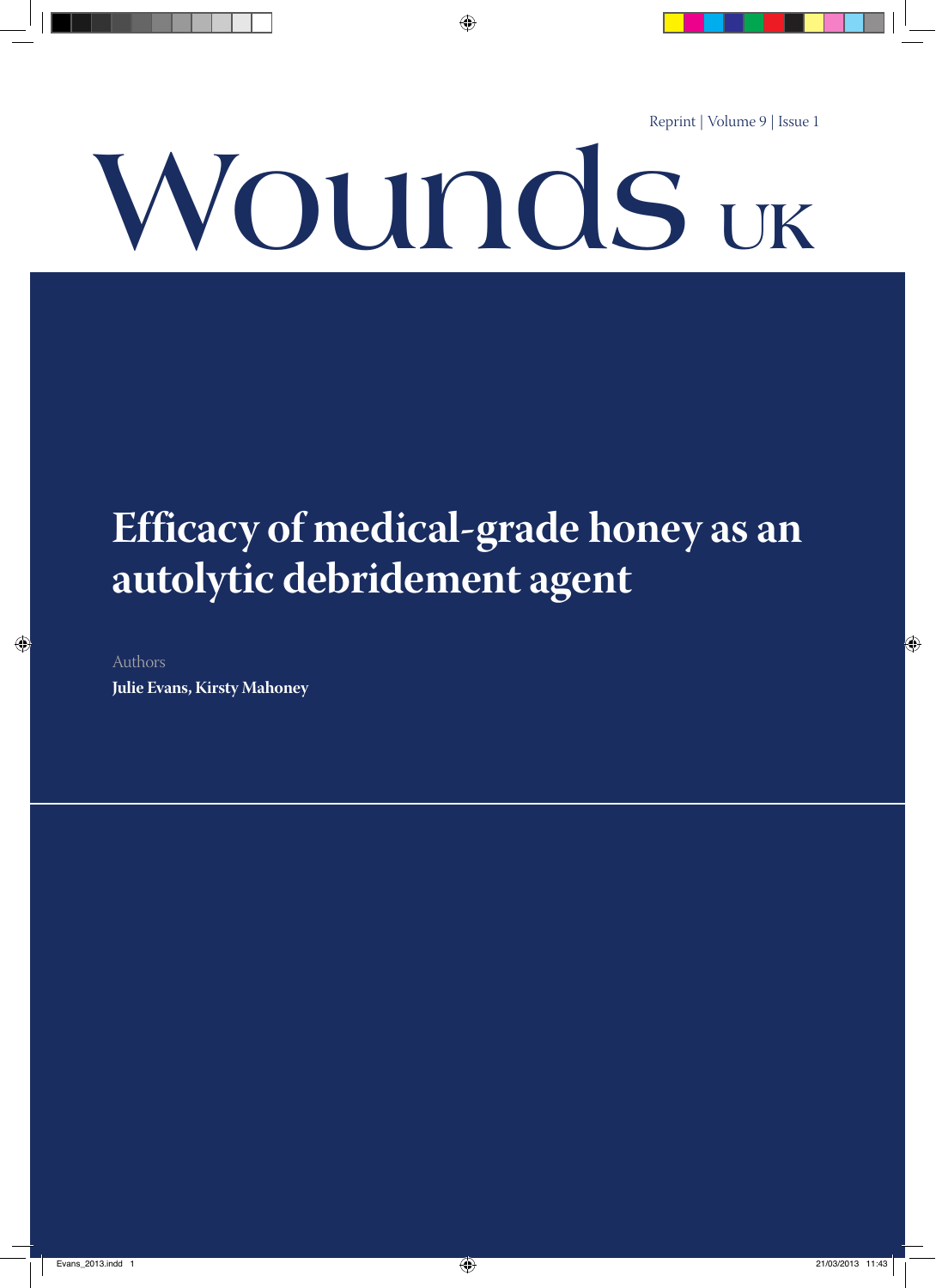# Efficacy of medical-grade honey as an autolytic debridement agent

**Background:** The All Wales Tissue Viability Nurses Forum provides a platform for sharing information and experience, and fosters collaborative work between its members, healthcare organisations, communities, and individuals. The Forum worked with Welsh Health Supplies to produce an All-Wales Wound Management Contract, which includes a range of honey-based dressings. **Aims**: In order to gain clinical experience of honey, and to accessits effectiveness as a wound debriding agent, the Forum evaluated a case series of honey dressings. **Methods:** Patients with chronic wounds that contained slough and/or necrotic tissue in which honey dressings were being used were recruited on three consecutive dressing changes. **Results:** Honey dressings in this case study achieved partial or total autolytic debridement in the majority of wounds. Additional advantages, such as a reduction in wound exudate, malodour, and pain, as well as the stimulation of new tissue growth, were noted.

Inicians have knowledge, skill, and experience of the wound debridement methods and products available to them. To enable them to make informed decisions on which experience of the wound debridement methods and products available to them. To wound debridement processor product is the most appropriate, it is essential that clinicians have access to clinical and cost-effectiveness data. However, the lack of robust evidence to support wound care products is well documented (Gottrup et al, 2010).

The case studies presented here were undertaken by the All Wales Tissue Viability Nurse Forum (AWTVNF) and enabled the Forum to gain direct experience using honey as an autolytic debriding agent, evaluate its effectiveness, and achieve positive clinical outcomes for patients involved.

### **What is Medical-Grade Honey?**

Honey is a composition of water and sugars in the form of glucose, fructose, protein, fatty acids, trace minerals, and vitamins (White, 1978). By a process of evaporation and enzymatic action, sugar molecules bind to water molecules, denying microbes access to water (Cooper, 2005). Furthermore, enzymes convert glucose to glucose acid, making the honey too acidic for microbes to grow in. This enzymatic reaction also forms hydrogen peroxide which has

antimicrobial properties. The hydrogen peroxide activates proteases through oxidation, which aids debridement, enhances cutaneous blood flow in ischaemic tissues, stimulates new tissue growth, and forms free radicals, giving honey anti-inflammatory properties (Molan, 2005).

A growing body of evidence demonstrates the effectiveness of medical-grade honey in wound management. These properties include: management of local infection (Cooper et al, 2001; Ahmed et al, 2003; Vandeputte and Van Waeyenberge, 2003), rapid deodorising of wounds (Kingsley, 2001; Molan, 2002; Stephen-Haynes, 2004), promotion of autolytic debridement (Subhramanyam, 1998; Stephen-Haynes, 2004), stimulation of new tissue growth, and promotion of granulation (Hejase et al, 1996; Subrahmanyam 1998).

Given current concerns regarding growing levels of microbial resistance to traditional antimicrobial agents, the broad-spectrum antimicrobial action of medical-grade honey is noteworthy. More than 80 microbe species have been shown to be inhibited by honey, including methicillin-resistant *Staphylococcus aureus* and *Bacillus subtilis*. To date, there have been no reported examples of microbial resistance to honey (Cooper and Gray, 2012).

### KEY WORDS

- Autolytic debridement
- Malodour control
- Medical-grade honey

JULIE EVANS *Tissue Viability Nurse, Abertawe Bro Morgannwg University Health Board, Swansea, UK* 

KIRSTY MAHONEY *Clinical Nurse Specialist in Wound Care, Cardiff and Vale University Health Board, Cardiff, UK*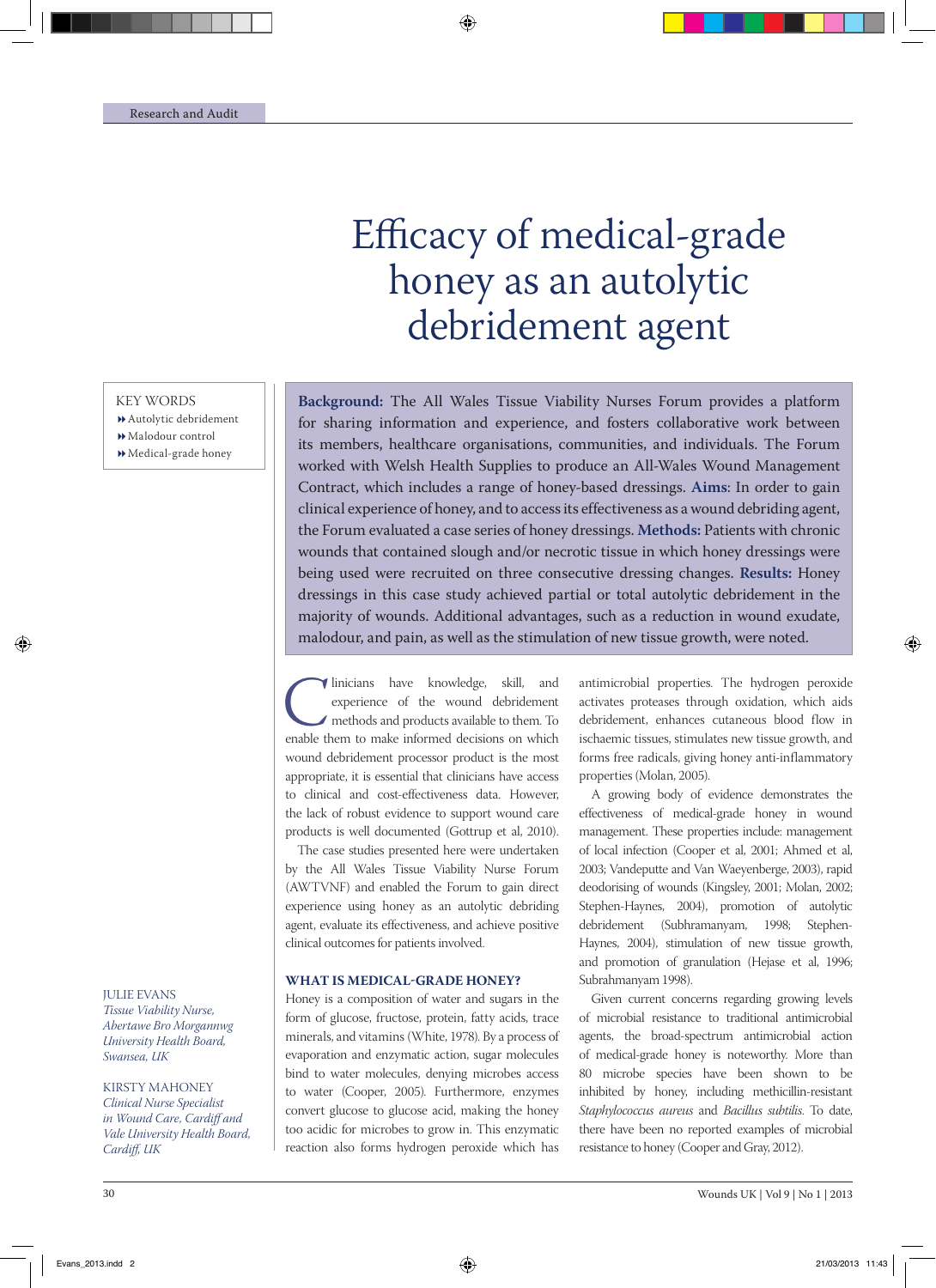### **Methods**

Medical-grade honey was used in the cases reported here. This was 100% pure Manuka honey from the Advancis Medical (UK) range. Products used were the Activon Tube® (liquid or "runny"), Activon Tulle® (impregnated knitted viscose mesh), and Algivon® (impregnated alginate dressing). All of these products were available through the Welsh Health Supplies/All Wales Wound Management Contract. No products were given free of charge.

The honey product was used as a primary dressing and its choice and delivery mode were based on the clinician's decision following wound assessment. No restrictions or directions were made with regard to secondary dressing choice.

### **Inclusion criteria**

All wound types were included as long as the wound contained >40% devitalised tissue (i.e. slough and/or necrotic tissue) at the start of the study. Healing was not defined as the target end point; the aim of the honey product was to achieve autolytic debridement. Data were collected on other effects of medical-grade honey, but these were not predetermined target end-points. No ongoing methods of wound debridement were changed in order to gain inclusion in the study. Patients were only included when commenced on a honey dressing that was employed due to the ineffectiveness of or unsuitability of the previous method of debridement.

### **Data collection**

Data were collected on all wounds included at each of three consecutive dressing changes from the time of recruitment. Wound type, location, size and depth, percentage of devitalised tissue including necrotic and/or slough covering the wound bed, pain (using a 1–10 pain scale), exudate level, presence of infection, presence of malodour, and photographs were collected. No specific time was set between dressing changes and data were collected at each of the three consecutive dressing changes.

### **Sample size**

No predetermined study size was set, resulting in 22 patients with wounds who were recruited. No patients were excluded or removed from the study.

The authors recognise that a controlled study design, and a large sample size, would have been required to carry out robust statistical analysis of the results, hence, evaluations of the individual cases are presented here. Common themes were compared across the 22 cases based. This observational method of investigation is valid, given that the data were collected by skilled clinicians (Nelson, 2000).

### **Results Wound types**

## Wound types comprised surgical wounds (9%), leg ulcers (14%), and pressure ulcers (uncategorised, 19%; Category III, 29%; Category IV, 29%). The inclusion of different wound types allowed better scope to evaluate the effectiveness of honey as a debriding agent in different wound aetiologies. The most common wound type was pressure ulcers, which represented 77% of wounds overall.

As was expected, there were no Category l and ll pressure ulcers included, as these do not have slough and necrosis in the wound bed (European Pressure Ulcer Advisory Panel and National Pressure Ulcer Advisory Panel, 2009). Twenty-nine percent of the wounds were Category III and a further 29% were Category IV pressure ulcers; a further 19% of pressure ulcers were uncategorised due to large amounts of necrosis preventing accurate visualisation and classification of the wounds.

### **Devitalised tissue**

At the beginning of the evaluation, clinicians assessed the amount of devitalised tissue within the wound bed. The assessment of devitalised tissue as a percentage could be seen as subjective, so wounds were photographed throughout the study period. Some 82% of patients had ≥80% devitalised tissue at the first visit (*Figure 1*). Slough and necrotic tissue were evaluated separately as it was considered that autolytic debridement of necrosis may take longer than slough debridement and may also result in the formation of slough as the necrosis is softened during the process.

### **Autolytic debridement of necrotic tissue**

At the start of the evaluation 68% (15/22) of wounds had >40% necrotic tissue in the wound bed. At the end of the data collection and use of honey products, 87% of wounds had reduced in the amount of

*"A growing body of evidence demonstrates the effectiveness of medical-grade honey in wound management."*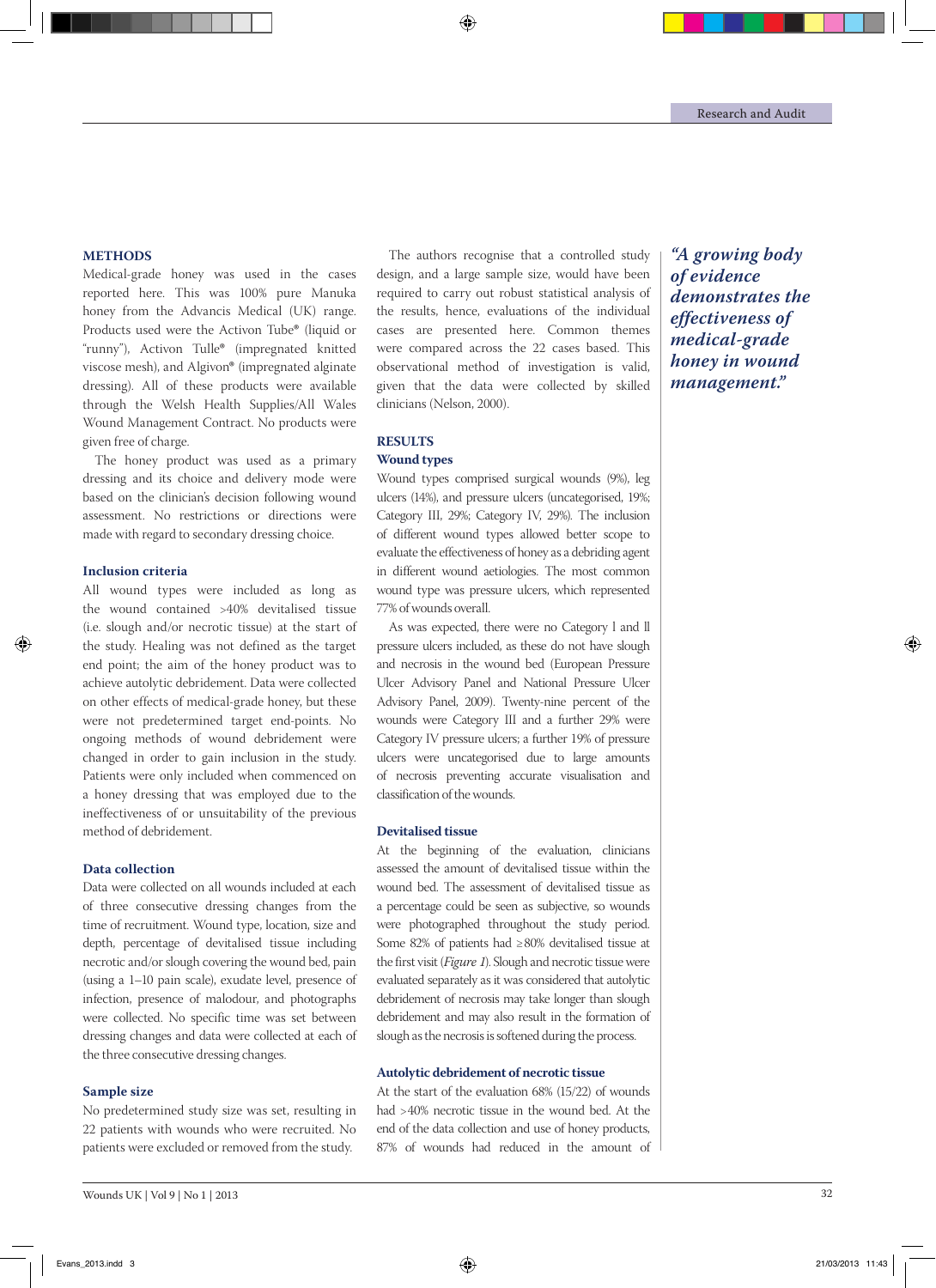necrotic tissue to <40%, and 67% experienced 100% debridement of necrosis. Only 13% (2/22) of patients experienced little or no debridement (*Figure 2*).

### **Autolytic debridement of slough**

The number of wounds with >40% slough in the wound bed was 36% (8/22). By the end of the evaluation the slough had been reduced in 90% of cases with 25% of cases reaching 100% debridement (*Figure 3*).

### **Time taken for autolytic debridement**

The average time taken to achieve complete autolytic debridement of all devitalised tissue was 31.7 days. The range was 6–109 days (*Figure 4*). Photographs from four of the cases are presented in *Figure 5*. Each case is shown before treatment with one of the medical-grade honey products, and again at the final evaluation.

### **Granulation**

Granulation and healing were not endpoints of this evaluation; however, healing was achieved in 50% of patients. At the start of the evaluation, 81% of wounds had ≤20% granulation tissue in the wound bed. By the end of the evaluation, 50% of wounds had ≥61% granulation tissue in the wound bed.

### **Malodour**

Some 40% of patients experienced wound malodour. By evaluation end clinicians reported complete elimination of malodour in 81% and a noticeable reduction in 19%.

### **Pain**

Pain was assessed using a visual analogue scale from 0–10, with 0 being no pain and 10 being severe pain. Five patients had no pain at the beginning or the end of the evaluation. Following treatment with honey products 71% of patients who initially presented with pain saw a reduction in pain levels (*Figure 6*).

### **Exudate**

Exudate levels were recorded at the second (midpoint) and the final evaluations as increasing, decreasing, or remaining the same. At the second evaluation an increase in exudate was recorded in 38% of patients; this was expected due to the debridement process and action of honey. However, by the end of the evaluation 76% of patients experienced a reduction in exudate levels (*Figure 7*).



**Figure 1. Percentage of devitalised tissue at the start of the study.**



**Figure 2. Percentage of necrotic tissue at the start and end of the study.** 90



**Figure 3. Percentage of slough at the start and end of the study.**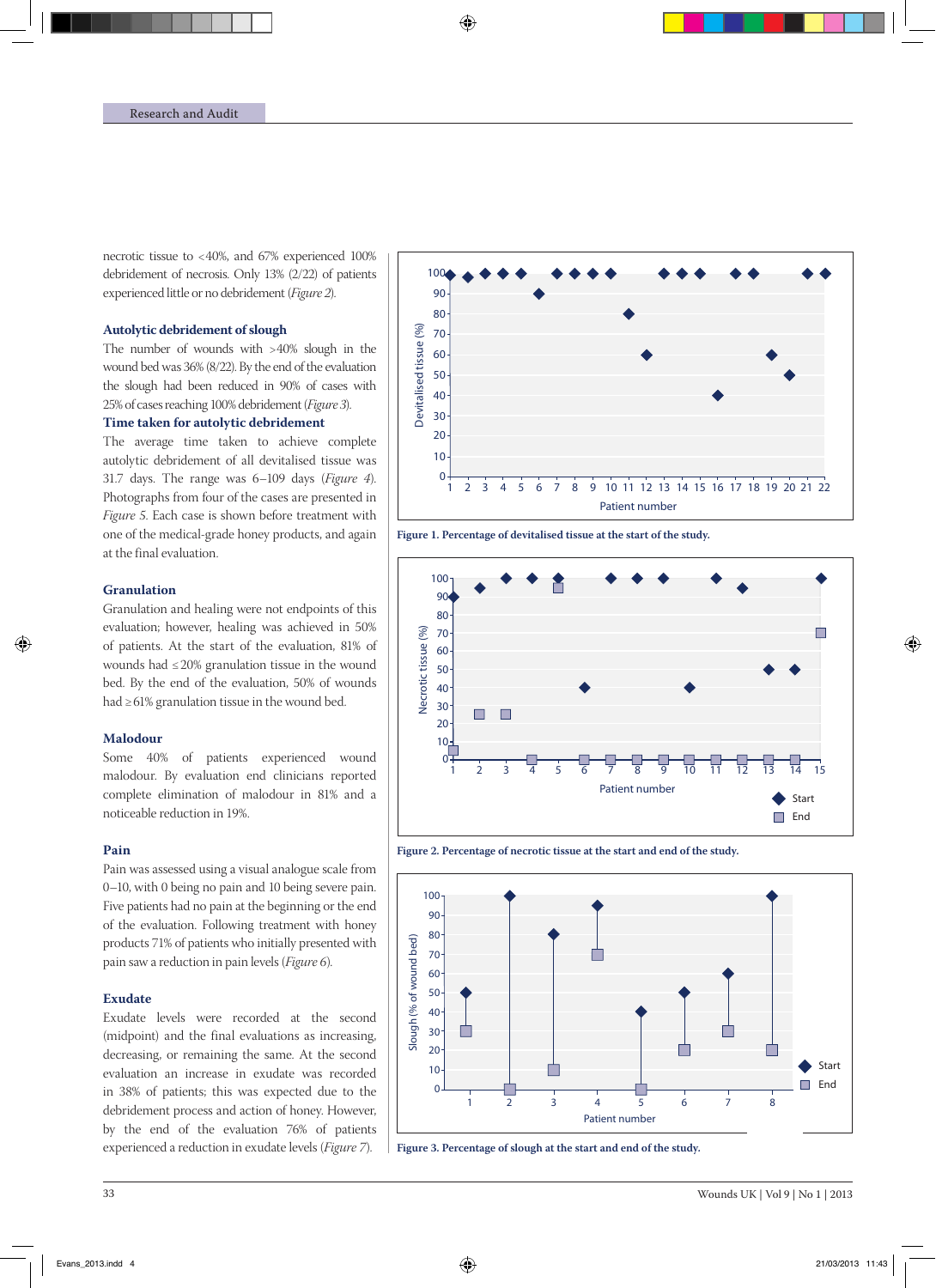

**Figure 4. Time taken for autolytic debridement.**



# **Discussion**

These case study outcomes suggest that medical-grade honey is an effective autolytic debridement agent, as was the case in ≥80% of the cases reported. Other effects reported comprimised reductions in malodour, exudate levels, pain, and the stimulation of tissue growth.

### **Autolytic debridement**

This evaluation considered the autolytic debridement properties of honey on devitalised tissue within wounds of different aetiologies. The results showed that medical-grade honey could achieve complete autolytic debridement in an average of 31.7 days. Overall, honey as an agent for debridement was considered effective in wounds that contained ≥40% devitalised tissue.

Debridement is recognised to be an essential process in achieving wound healing in chronic wounds (Wolcott et al, 2009). Devitalised tissue needs to be debrided rapidly as it acts as a reservoir of potential infection. Debridement is also necessary to ascertain the extent of a wound, which will influence further management. Evidence to support the effectiveness of the various methods of debridement gained from randomised controlled trials (RCTs) is inadequate (Leaper, 2002). Such was the case for medical-grade honey, as clinical evidence obtained before 2000 was based on the use of generic honeys and not on sterile, medical-grade honey (Moore et al, 2001). In more recent years the effectiveness of medical-grade honey has been demonstrated with robust research on medical-grade honey products designed specifically for wound management (Misirlioglu et al, 2003; Vandeputte and Van Waeyenberge, 2003; White and Molan, 2005; Gethin and Cowman, 2008). There is now a growing body of evidence that supports the use of medical-grade honey as an effective autolytic debriding agent (Subrahmanyam 1998; Stephen-Haynes, 2004; Molan, 2005).

Honey promotes debridement by autolysis and creates a moist wound environment due to its high osmotic properties (Cooper et al, 2001). There have been several studies that highlight the effectiveness of honey as a debriding agent (Gray and White, 2005; Balser et al, 2007). Gethin and Cowman (2009) compared honey to hydrogel in 108 patients with leg ulcers that had >50% slough

**Figure 5. (a–b) Category IV pressure ulcer at the beginning and end of treatment with Algivon**®**. (c–d) Leg ulceration at the beginning and end of treatment with Activon Tulle**®**. (e–f) Category IV pressure ulcer at the beginning and end of treatment with Activon Tube**®. **(g–h) Category IV pressure ulcer at the beginning and end of treatment with Activon Tube**®**.**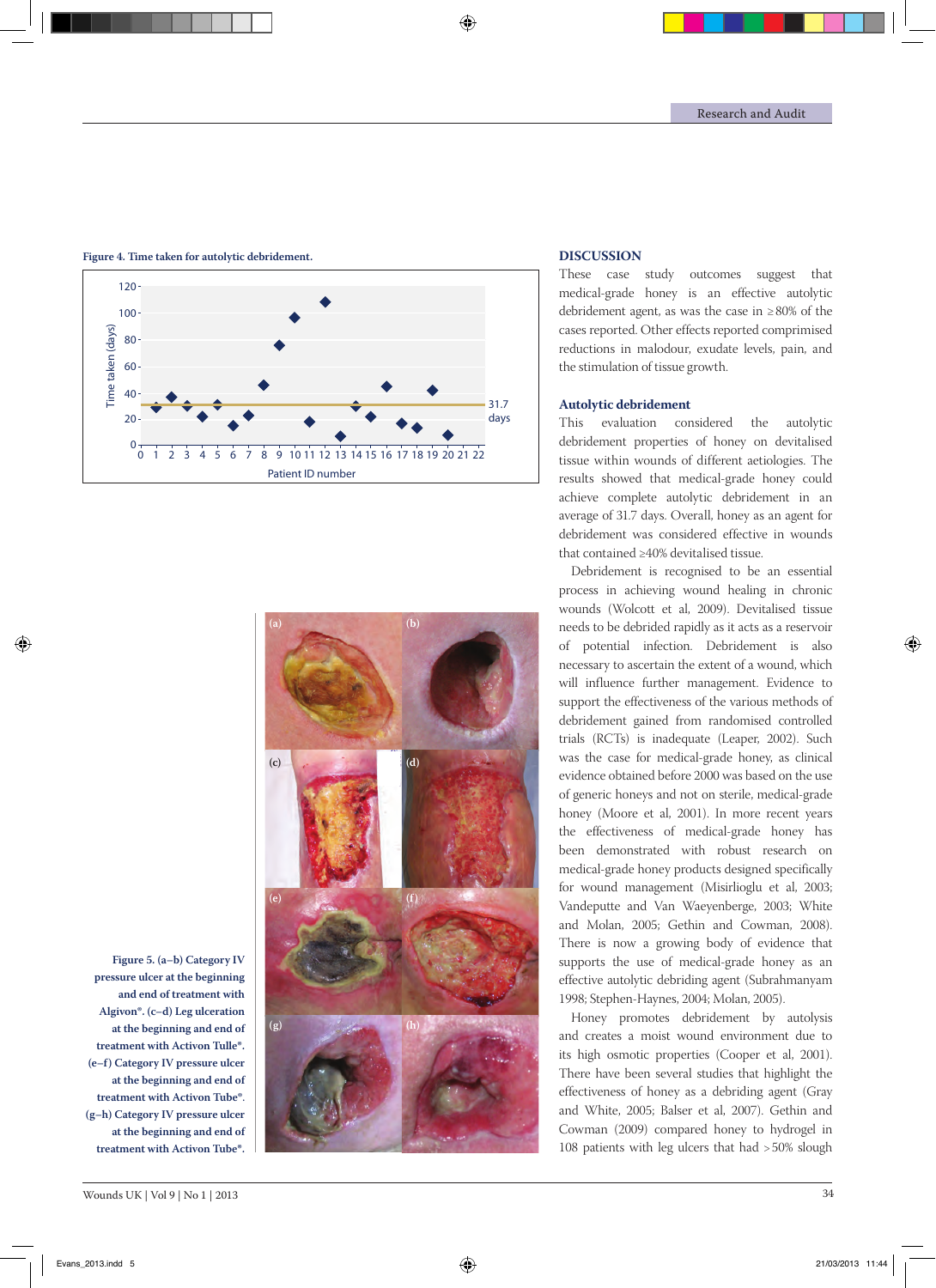and found honey to be a superior debriding agent. The present evaluation demonstrated a high level of debridement with 67% of necrotic wounds reaching 100% and a reduction in slough in 90% of wounds containing slough.

In 13% of patients in the present evaluation, debridement was unsuccessful. In these cases liquid honey was used with a secondary foam dressing, which might have caused the honey to be absorbed into the dressing taking it away from the wound bed and therefore limiting its debridement potential. Another consideration is that the eschar may have been too dehydrated to allow absorption of the honey (Romanelli, et al, 2010). Scoring the eschar may enable the honey to penetrate and facilitate the debridement process. These factors may be related to individual clinician inexperience.

In one case (unstaged pressure ulcer to the



**Figure 6 Wound pain scores at the start and end of the study.**



**Figure 7. Wound exudate scores at the midpoint and end of the study.**

sacrum), the patient's general health deteriorated and they became dehydrated. The patient died shortly after the final data, suggesting that end of life changes may have potentially influenced the ability of the patient's skin to repair (Sibbald et al, 2010).

### **Pain**

In the present study, 71% of patients reported a reduction in pain. It has been suggested that honey used on wounds may be painful due to its acidity (Al-Swayeh and Ali, 1988) and osmotic action. The type of honey used may also influence pain experienced (Betts, 2009).

In an RCT undertaken by Jull et al (2008) pain increased in 25% of patients who used alginate-impregnated honey dressings. Dunford and Hanano (2004) and Gethin and Cowman (2008) disagreed with these findings, reporting no difference in pain levels between patients with venous legs ulcers treated with honey compared with a control group. Dunford and Hanano (2004) concluded that the pain experienced by patients within the study was possibly due to infection, ulcer size, or chronicity rather than the honey dressings.

### **Malodour**

Malodour is common in chronic wounds due to the presence of bacteria within the wound (Bowler et al, 1999). Odour is caused by bacteria metabolising amino acids, which release malodourous ammonia and sulphur compounds (White and Molan, 2005).

Honey reduces malodour in two ways. First, it reduces bacterial load within the wound (Cooper and Jenkins, 2009; Cooper and Gray, 2012). Second, the glucose within the honey is metabolised by the bacteria in preference to the amino acids; meaning that malodourous compounds are not released as a result (White and Molan, 2005). Clinicians reported total eradication of malodour in 81% of patients in the present evaluation. This is supported by findings of other authors (Kingsley, 2002; Gethin and Cowan, 2005).

### **Granulation**

In the present study ≥50% of wounds had at least 61% of granulation tissue by study end, with some achieving 100% granulation. Other